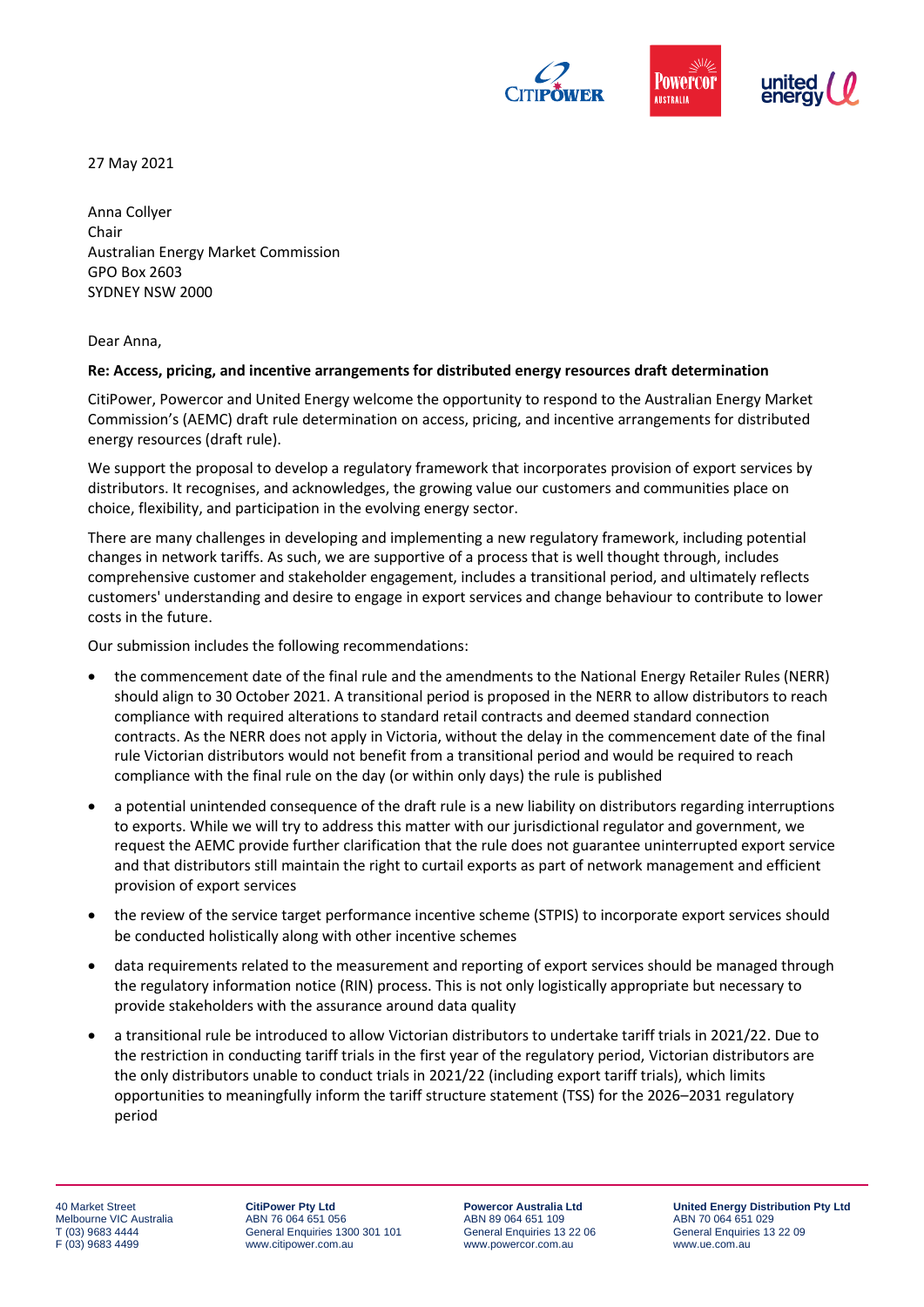• there needs to be further clarification that export tariffs do not guarantee firm access.

The draft rule will have profound impact on how our customers and communities interact with energy markets. As an organisation, we want to be guided by our customers' needs and, as such, have been engaging with our Customer Advisory Panel (CAP) and other key stakeholders on these topics. Our submission includes references to CAP's feedback where relevant.

Should you have any queries about this submission please do not hesitate to contact Sonja Lekovic on 0418 166 169 o[r slekovic@powercor.com.au.](mailto:slekovic@powercor.com.au)

Yours sincerely,

Roma Vit

Renate Vogt **General Manager Regulation CitiPower, Powercor and United Energy**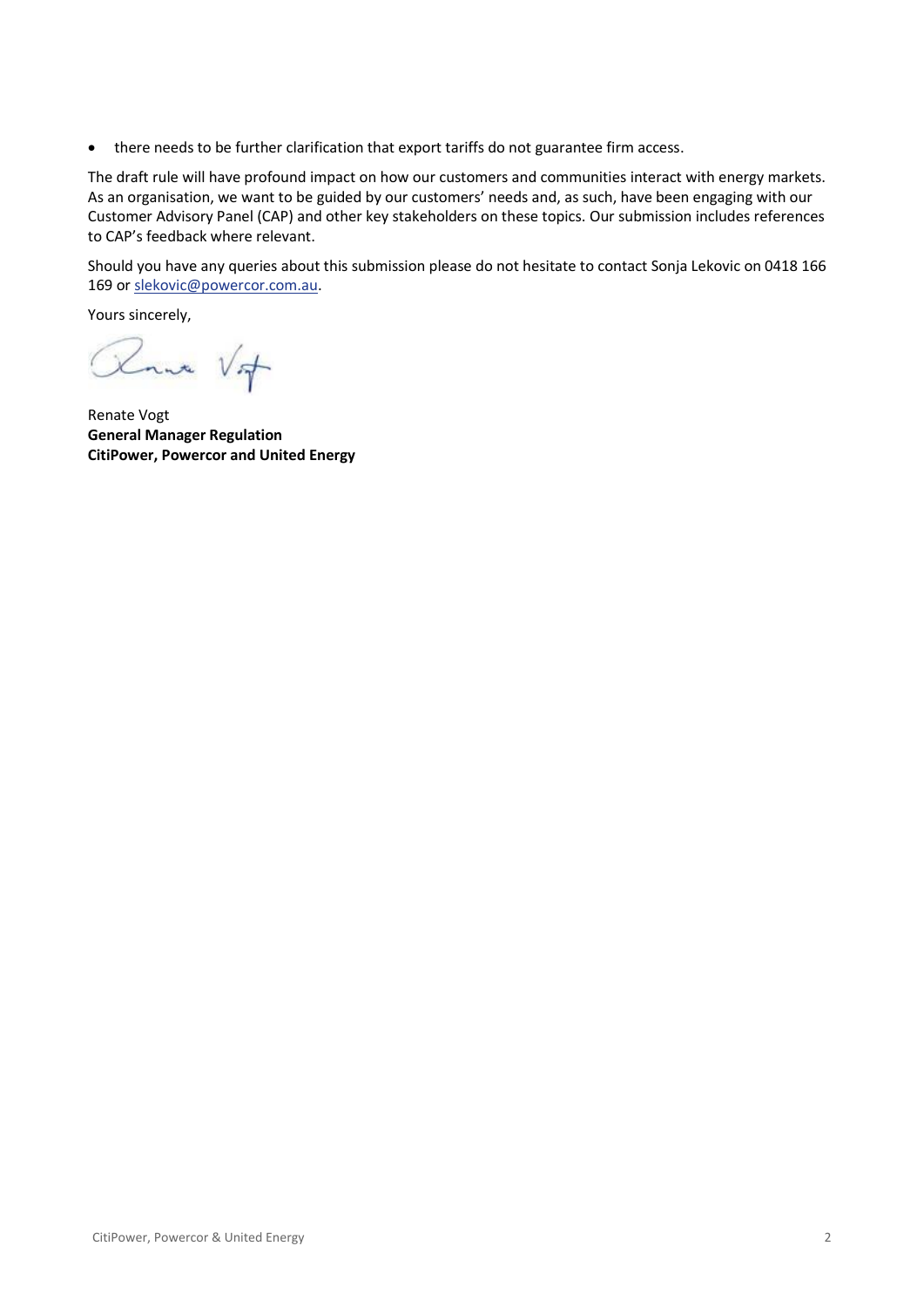# **Key recommendations**

# **1. The rule commencement date should be 30 September 2021 to align with the NERR**

We recommend the commencement date of the final rule should align with the commencement date in the NERR to allow all distributors equal opportunity to reach compliance with required alterations to standard contracts.

The AEMC proposed a rule commencement date of 1 July 2021 and the NERR commencement date of 30 September 2021. The three-month transitional period in the NERR allows time for required amendments to standard retail contracts and deemed standard connection contracts as per Schedule 1 of the draft rule.

However, the NERR does not apply in Victoria and as such, Victorian distributors will not benefit from the threemonth transitional period. That means that with a final rule commencement date of 1 July 2021, Victorian distributors would have no time, or only days, to be compliant with the new rules. This is not a reasonable proposition.

## **2. Clarification is needed that distributors maintain the right to curtail exports**

We seek the AEMC to provide further clarification that the rule does not guarantee uninterrupted export service and that distributors still maintain the right to curtail exports as part of network management and efficient provision of export services.

A potential unintended consequence of the draft rule is a new liability on distributors, under the National Electricity Retail Law (NERL), regarding interruptions to exports. The NERR refers to the statutory immunity from suit provided by the NERL in relation to a 'failure to supply energy' (NERL, s316). There is a concern that expanding the scope of 'distribution services' in the NER to include export services may expose distributors to additional liabilities, i.e. for failure to supply export services.

Victorian distributors do not benefit from the statutory immunity from suit provided by the NERL, as the NERL does not apply in Victoria. There is, however, an analogous immunity from suit provided by s120 of the NEL.

NERL and NEL may require amendment to ensure they appropriately cover both a failure to supply energy and a failure to supply export services. We appreciate this is outside the scope of the AEMC's rule change.

Our deemed distribution contract seeks to limit our liability by reference to the statutory immunities from suit under the NEL. We will work with the Victorian Government and the Essential Services Commission (ESC) to try and address this issue. This is one of the matters that we will try and address in the period between the publication of the final rule and the commencement date.

# **3. The AER should undertake a holistic review of the regulatory framework to incorporate export services**

We recommend the AER be required to undertake a more holistic review of the regulatory framework which considers how provision of export services can be included and balanced with all other incentive arrangements, as well as reflected in the complementary expenditure forecasting assessment guidelines.

The draft rule requires the AER to undertake several reviews to produce guidance on the appropriateness of updating the existing service target performance incentive scheme (STPIS) to extend to export services. The regulatory framework needs to be reviewed to consider a balance of incentives for export and import services however this cannot be done in isolation of other incentive schemes, specifically expenditure incentive schemes.

Our CAP supports a holistic review of the regulatory framework to ensure customers do not end up paying twice for services or fail to receive the export services they have funded. The CAP also voiced concern at the growing complexity around incentives, especially in such a rapidly evolving market. We agree with the CAP that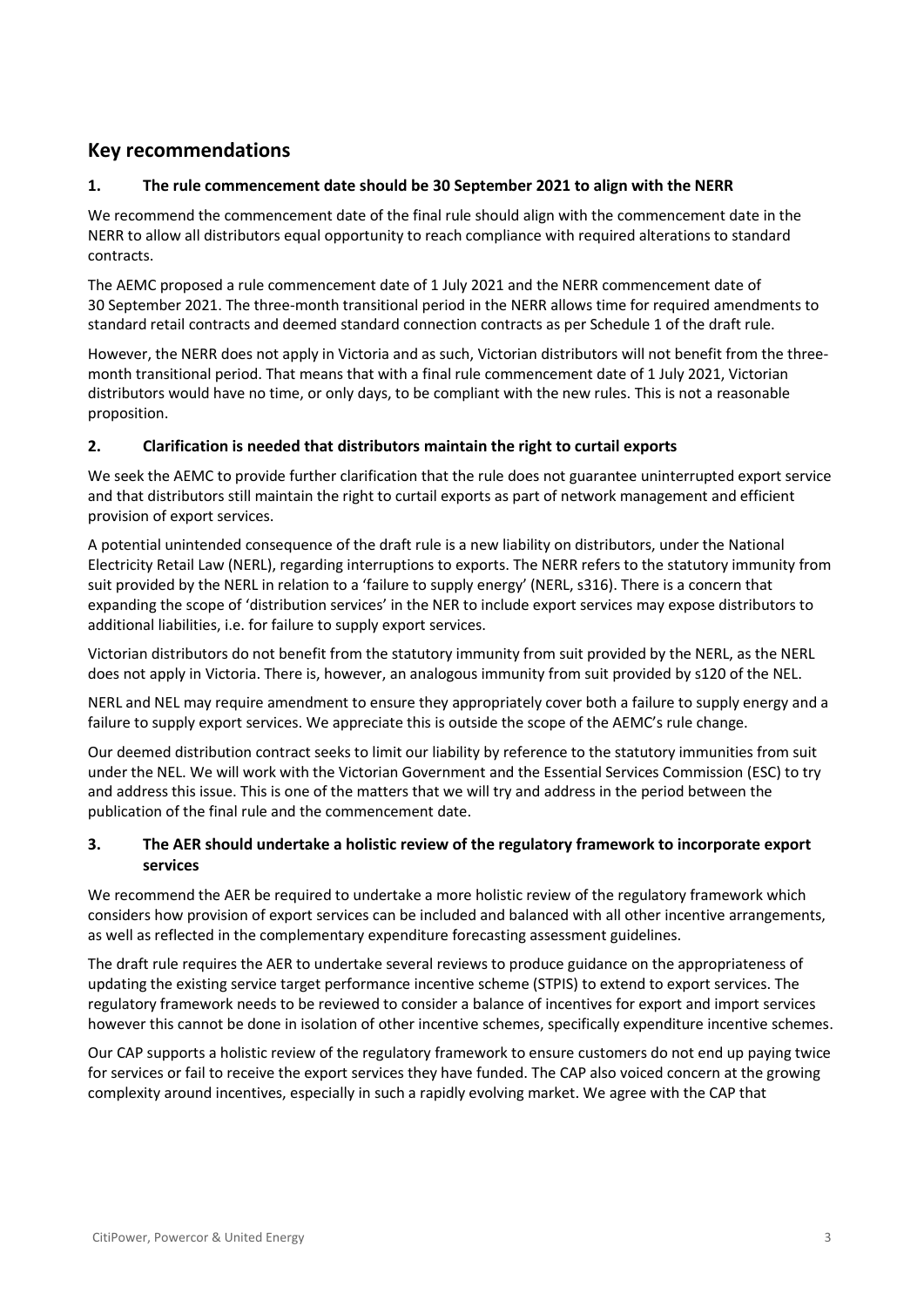consulting on these issues separately is not in the interests of our customers and that any changes to incentive arrangements must be justified to customers as being in their interests and relatively transparent.

We support the 18-month timeline proposed by the AEMC for the AER to conduct the review.

## **4. Data requirements related to export service performance are better managed through the annual RINs**

We recommend the AEMC require the performance reporting requirements be set by the AER in their holistic incentives and expenditure guideline review and be reported through the annual RIN process. This ensures reporting is limited to data that is fit for purpose, based on actuals, and audited to provide stakeholder assurance. In developing a reporting framework, the AER should work through the definitions for each of the data items to ensure there is consistent reporting across all distributors.

The draft rule places a requirement on distributors to report annually on a range of metrics, intended to be related to their export service performance, in their Distribution Annual Planning Reports (DAPR). We oppose this approach for the following reasons:

- by mandating reporting requirements at this time, the AEMC is pre-empting the data the AER may require for their incentives review. This gives rise to the potential for duplication of performance data reporting or collection of data that may prove irrelevant for the AER
- the draft rule reporting requirements do not reflect the intent of the DAPR, which is to provide forecast network constraints for the purposes of network planning and provision of non-network solutions (as opposed to tracking historical performance data as proposed in the draft decision)
- the DAPRs are reported on calendar year basis in Victoria, whereas incentive scheme data is reported on a financial year basis
- data reported in the DAPR is not audited or subject to a Chief Executive Officer statutory declaration. It is therefore unlikely that stakeholders could have sufficient assurance the data being collected for any potential incentive scheme is sufficiently robust.

#### **5. Tariff trails will play an important role in engagement on the TSS**

We support the need for, and the benefit of, extensive engagement and collaboration as part of the TSS process. We have already begun the conversation on export with our CAP in response to the draft rule and will continue to engage with them on this topic over the next four years (among other stakeholders). Any changes we make to our tariffs post 1 July 2026 will be guided by our customers' and stakeholders' preferences, including preferences for the length and speed of a transitional period towards the desired tariff design.

We support the deletion of clause 6.1.4 in the Rules as this change is required to allow us to trial export tariffs with willing participants. As the next five years will be characterised by rapid technological advancements in DER and new customer participation models, it will be paramount to test, trial, and evidence the impact and viability of innovative tariffs (including export tariffs). It will be important to evidence customer behaviour and impacts on customer bills if there is going to be any consideration of export tariffs in the future.

We support the draft rule to increase the individual threshold for tariff trials from 0.5 per cent to 1 per cent of the distributor's annual revenue requirement, and the cumulative threshold from 1 per cent to 5 per cent. This will allow us to trial a much wider range of tariffs that will inform the engagement and changes as part of our next TSS. We already have several tariff trials that we are scoping or developing, including a community battery local use of system (LUOS) tariff and a dynamic tariff electric vehicle charging. We expect other possibilities will emerge.

We also support the changes to the pricing principles that provide more flexibility in evaluating the impact of tariff design in a way that acknowledges the role retailers and aggregators will play in managing customers DER